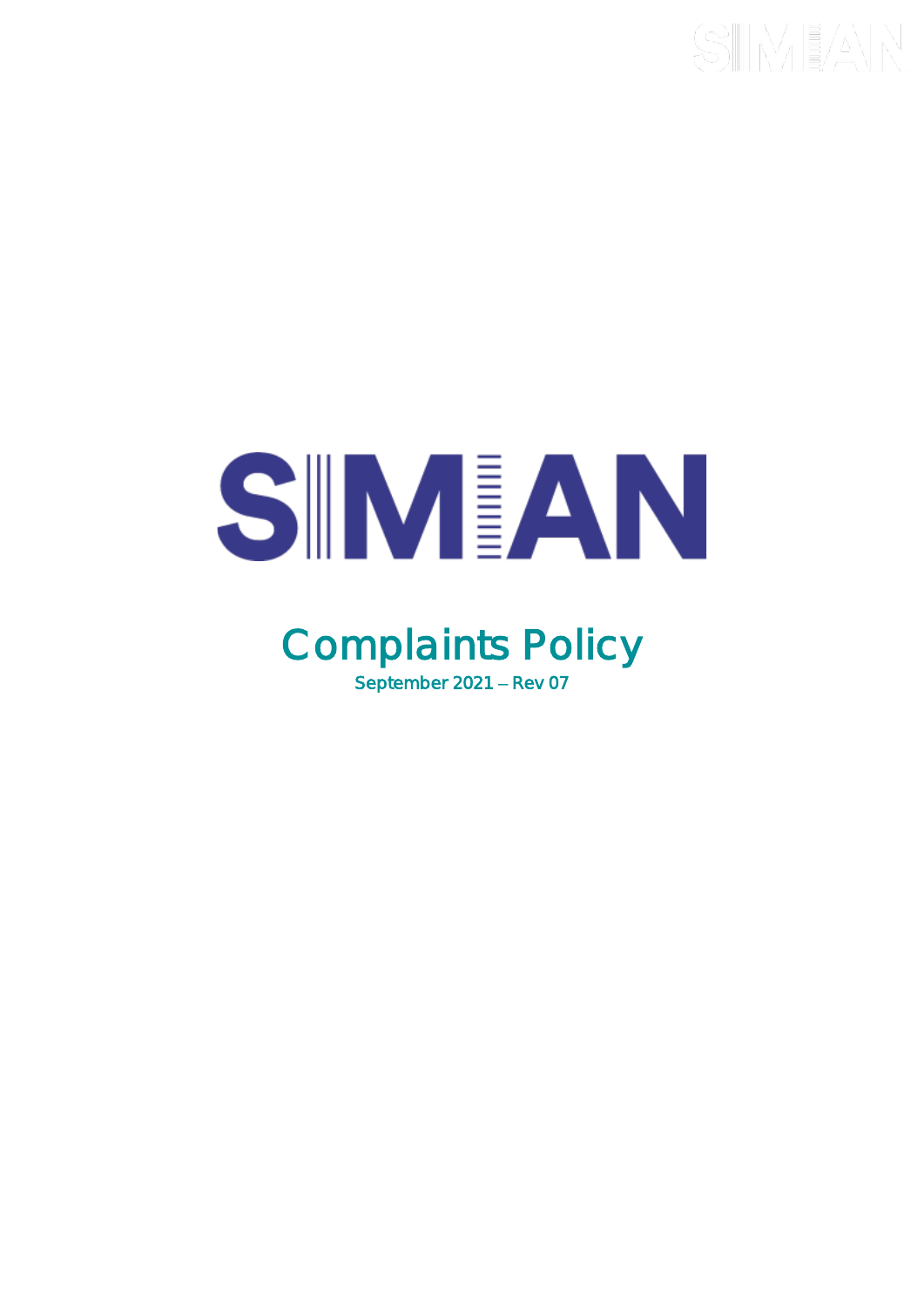## Complaints Policy



#### **Scope**

This policy relates only to complaints made about services and products supplied by SIMIAN. Complaints, concerns or reports related to any issue associated with bullying, safeguarding or learner welfare, will be referred immediately to a designated and responsible person, and will be dealt with under the relevant procedure.

#### Our Aim

SIMIAN is committed to improving its quality of service by listening and responding to feedback from apprentices, learners, clients and other customers and by responding positively to complaints.

This Policy and Procedure will apply in all circumstances where an apprentice, learner, employer, client or other customer wishes to complain about the service they have received from SIMIAN or the behaviour of a SIMIAN member of staff or representative. Complaints may be about training and assessment delivery or support functions and consultancy services.

Therefore, the business aims to ensure that: -

- making a complaint is as easy as possible;
- it treats a complaint as a clear expression of dissatisfaction with our service which calls for an immediate response;
- it deals with complaints promptly, politely and, when appropriate, confidentially;
- it responds in the right way for example, with an explanation, or an apology where it has got things wrong, or information on any action taken etc;
- it learns from complaints, use them to improve its services, and review annually our complaints policy and procedures.

SIMIAN recognises that many concerns will be raised informally and dealt with quickly.

Our aims are to: -

- Resolve informal concerns quickly;
- Keep matters low-key;
- Enable mediation between the complainant and the individual to whom the complaint has been referred.

An informal approach is appropriate when it can be achieved. But if concerns cannot be satisfactorily resolved informally, then the formal complaints procedure should be followed.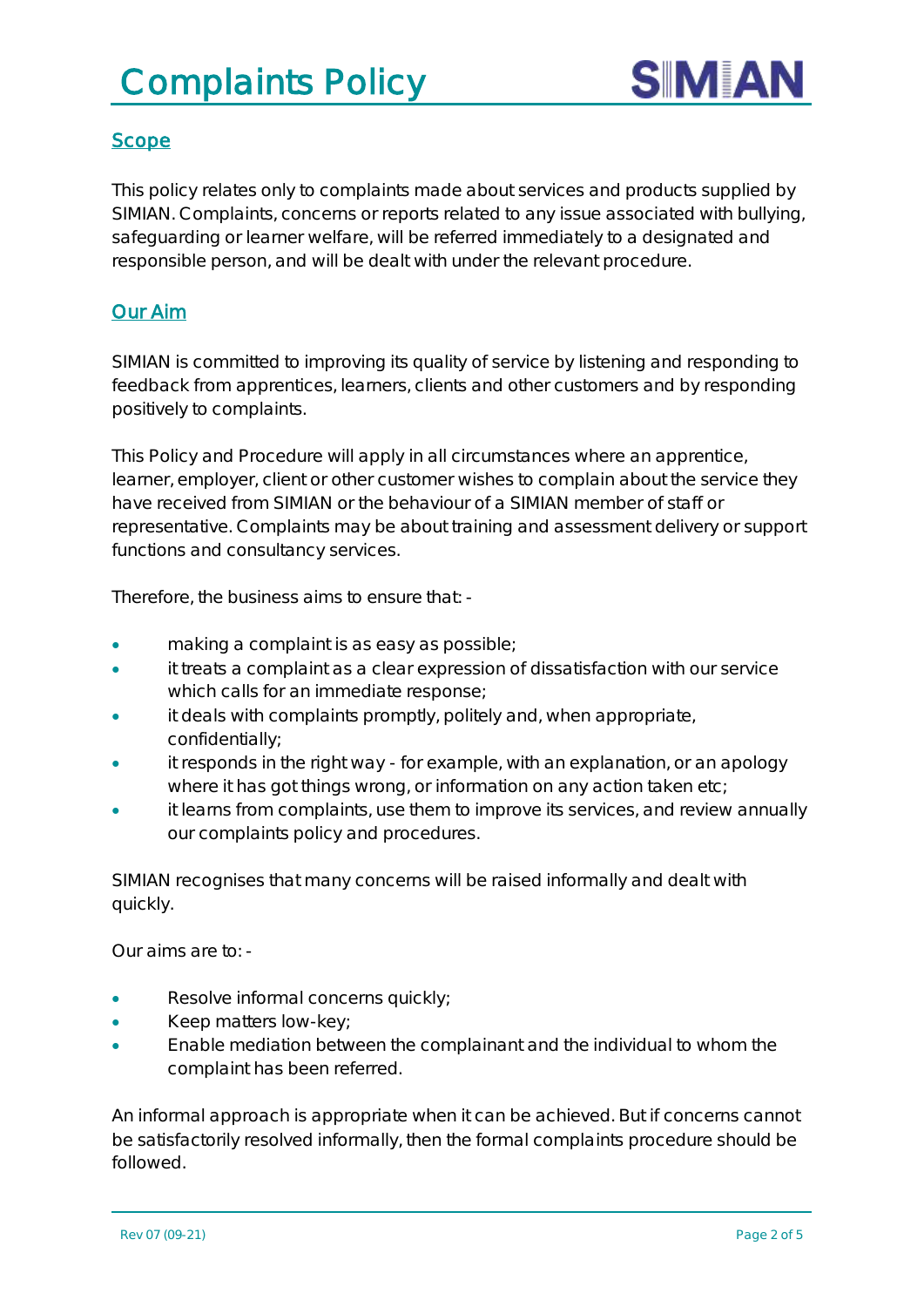

Definition: SIMIAN defines a complaint as 'any expression of dissatisfaction (with a service supplied by SIMIAN or with a member of staff) and that requires a formal response'.

Purpose: The formal complaints procedure is intended to ensure that all complaints are handled fairly, consistently and wherever possible resolved to the complainant's satisfaction.

#### SIMIAN's responsibility will be to: -

- Acknowledge the formal complaint in writing;
- Respond within a stated period of time;
- Deal reasonably and sensitively with the complaint;
- Take action where appropriate;
- Monitor complaints and use them to improve the service provides.

#### A complainant is required to: -

- Bring their complaint, in writing (complaint form), to SIMIAN's attention;
- Raise concerns promptly and directly with a member of SIMIAN staff;
- Explain the problem as clearly and as fully as possible, including any action taken to date;
- Allow SIMIAN a reasonable time to deal with the matter;
- Recognise that some circumstances may be beyond SIMIAN's control.

#### Lead Responsibility for Implementation of this Process: The Support Services Manager.

Responsibility for Action: All members of staff and company representatives and Directors of SIMIAN.

#### Confidentiality: -

Except in exceptional circumstances, every attempt will be made to ensure that both the complainant and SIMIAN maintain confidentiality. However, the circumstances giving rise to the complaint may be such that it may not be possible to maintain confidentiality (with each complaint judged on its own merit). Should this be the case, the situation will be explained to the complainant.

#### Monitoring and Reporting: -

The Support Services Manager will log all complaints made and the resolutions that were reached.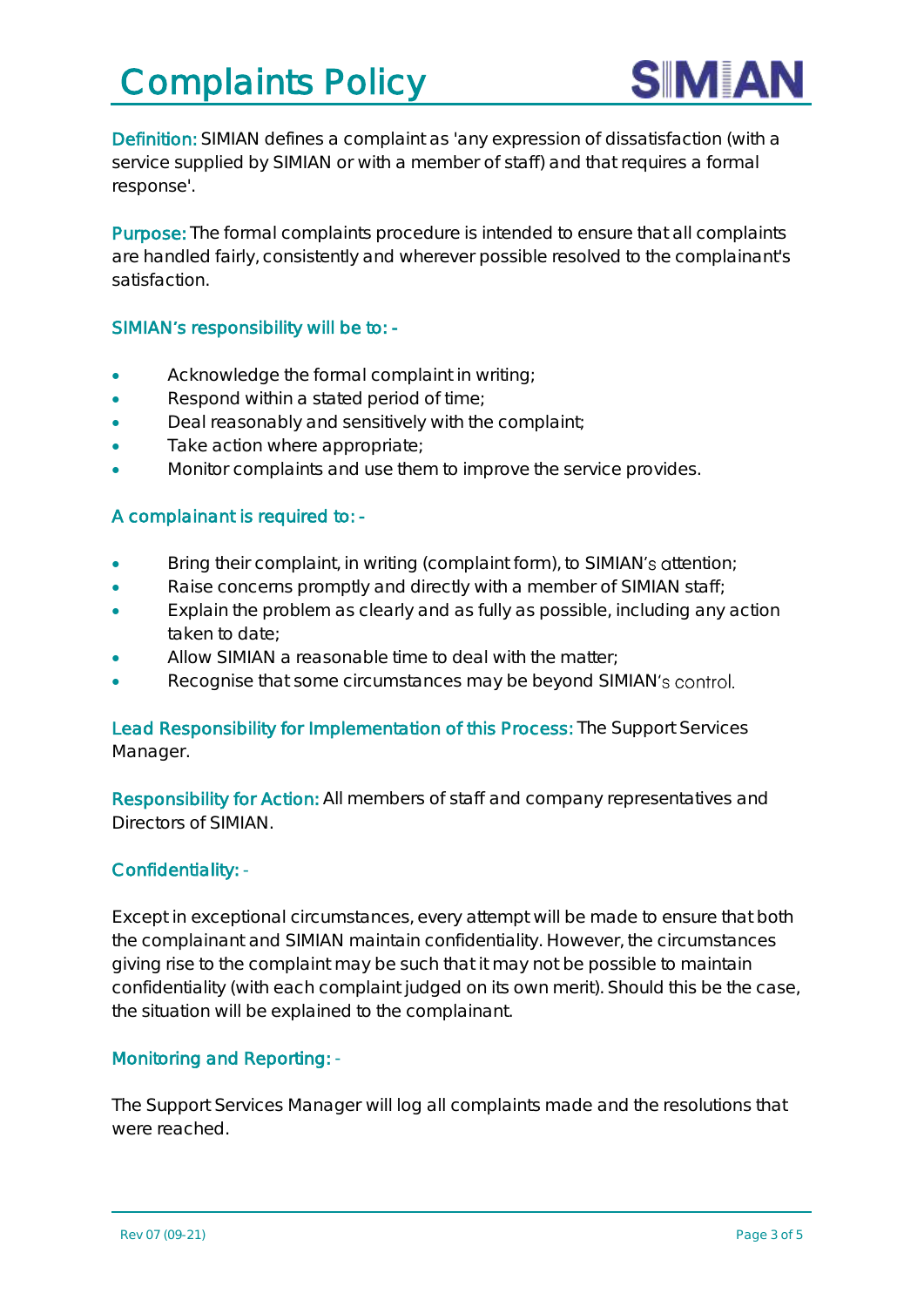

#### Formal Complaints Procedure

#### **Stage One**

In the first instance, if the complainant is unable to resolve the issue informally with the SIMIAN point of contact, a formal complaint should be raised in writing with Jess Hollowell, Support Services Manager.

Where applicable, an Investigation Officer will be appointed and will investigate the complaint, produce an Investigation Report (IR) and will respond the complainant.

Complainants can expect acknowledgement within five working days of receipt and a response and an explanation within fifteen working days.

#### Stage Two

If the complainant is not satisfied with the initial response to the complaint, the complaint should be raised in writing with the Operations Director. The Operations Director will acknowledge receipt of the complaint request within five working days of receipt will provide a response and an explanation within fifteen working days.

SIMIAN's aim is to resolve all matters as quickly as possible. However, some issues will be more complex and therefore may require longer to be fully investigated. Consequently, timescales given for handling and responding to complaints are indicative. If a matter requires more detailed investigation, the complainant will receive an interim response describing what is being done to deal with the matter, and when a full reply can be expected and from whom.

#### **Final Stage**

If the complainant is not satisfied with the subsequent reply from the Operations Director, then the complaint can be escalated further to the SIMIAN Managing Director, at Wallis House, Birchwood Park, Warrington, WA3 6FW, stating why the complaint requires escalation. This must be done within ten days of receiving the written response from the Operations Director.

The Managing Director will respond within ten working days to advise of the action which will be taken to investigate the escalated complaint, and the likely timescales for the case to be heard formally.

If the complainant is still dissatisfied, the matter may be referred to the awarding organisation (if appropriate), and/or the government funding body – the Education and Skills Funding Agency (ESFA) (in the cases of apprentices).